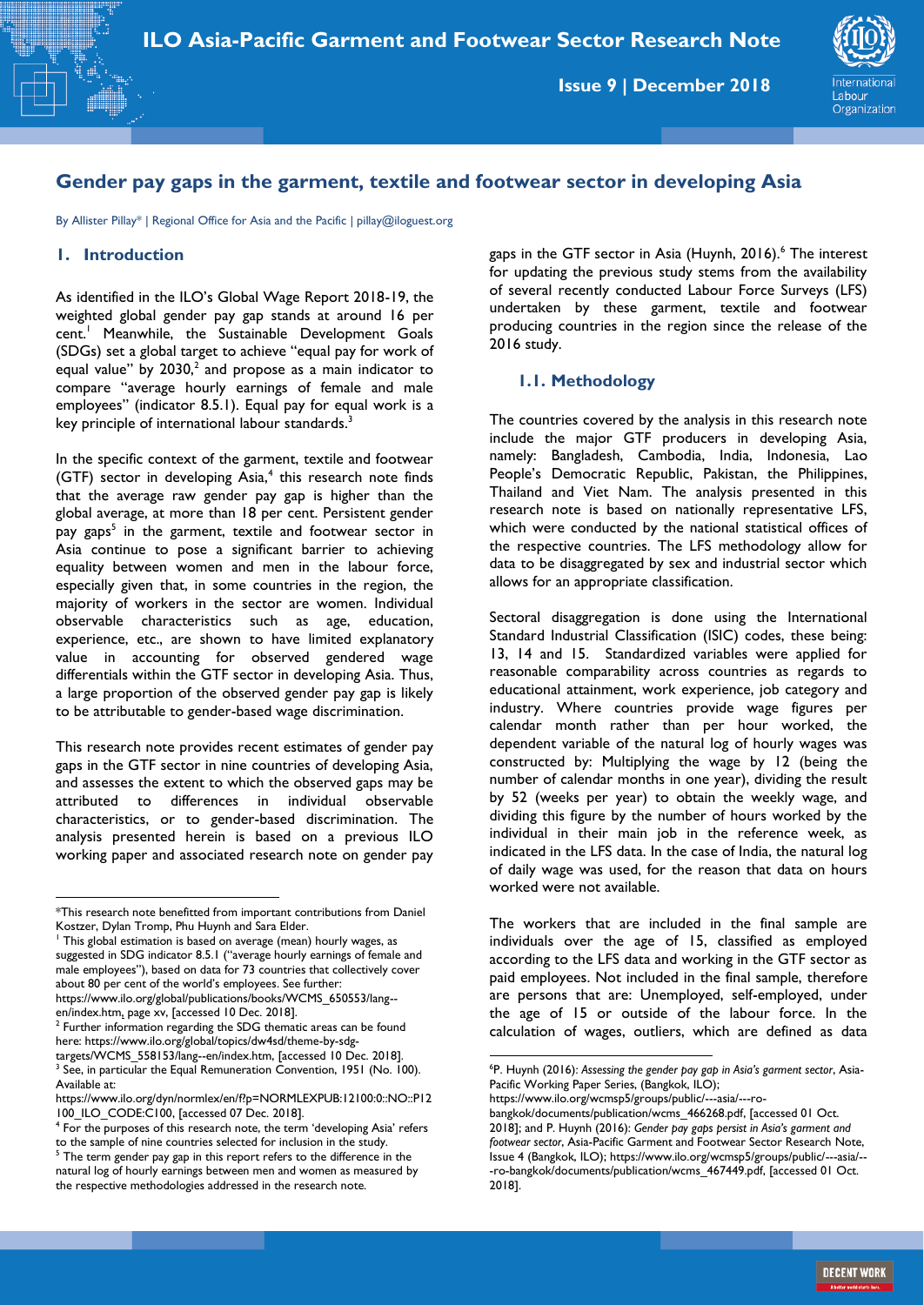points that are more than three times the standard deviation from the mean, were removed from the sample. Additional results for the adjusted pay gap are presented in Annex 1 for further comparison between the full sample and the sample with outliers removed. What the comparative datasets in Annex 1 show is that the general results regarding the gender pay gap are consistent for both the GTF sector and that of all industries as a whole, across the various different methods applied.

The raw gender pay gap was obtained by running a simple linear regression with the categorical gender variable; the coefficient obtained for this variable is interpreted as the mean effect on hourly wages from being a woman as compared to the reference category of men. The results for the adjusted pay gap were obtained by running a wage regression while controlling for observable factors that could potentially explain wage differences between men and women, including: Age, education, geographical location, industry, marital status, occupational category, urban versus rural residence and work experience.

The Blinder-Oaxaca<sup>7</sup> decomposition between men and women is based on the natural log of hourly wages and includes the same variables as the adjusted pay gap. The categorical variables were normalized so that the result from these indicator variables are invariant to the chosen reference category, and the pooled model was used as the reference wage structure. All analyses were conducted using the national sample weights.

#### **1.2. Sector overview**

**.** 

The GTF sector continues to play an important role in the lives of millions of workers in Asia, both in terms of providing jobs, as well as driving economic growth. Developing Asia accounts for roughly 60 per cent of global garment exports and employs around 40 million workers.<sup>8</sup> The majority of workers in most of the GTF producing countries in the region are women. The aggregate proportion of women in the GTF sector among the sample countries is approximately 56.5 per cent.<sup>9</sup> Thus, the GTF sector in developing Asia continues to provide many women workers with an income and the potential to benefit from greater agency and autonomy in their lives.

It has been shown that in developing countries when women have higher incomes, benefits and improvements in child education, health and family outcomes follow due to differences in spending patterns as compared to men.<sup>10</sup> This provides a compelling policy rationale for increasing the economic empowerment of women. The GTF sector in developing Asia presents opportunities to achieve this. However, these opportunities remain constrained by persistent gender pay gaps, amongst other decent work deficits. For example, Cowgill and Huynh (2016)<sup>11</sup> drew attention to low rates of minimum wage compliance in the sector in the region.

Working conditions in the GTF sector in developing Asia are characterized by long working hours and low pay, as shown in figure 1. As a consequence of low rates of pay, workers within the GTF sector often need to work long hours to attain a decent standard of living for themselves and their families. Based on the findings of the most recently available LFSs,<sup>12</sup> it is calculated that for Indonesia in 2016 and Bangladesh in 2017, mean hourly earnings in the GTF sector were around United States Dollar (US\$) 1.6 and US\$ 1.4 respectively, at Purchasing Power Parity (PPP)<sup>13</sup> 2016 prices. In 2012, workers in the GTF sector in Cambodia earned on average around US\$ 1.0 per hour worked at PPP, based on the most recently available LFS.<sup>14</sup>

In 2017, workers in the GTF sector in Thailand earned on average around US\$ 3.5 per hour at PPP. This is followed by the Philippines and Viet Nam, for which mean hourly earnings of around US\$ 2.9 and US\$ 2.7 are calculated, respectively, at PPP. These significant differences in hourly earnings in the GTF sector between countries could potentially be pull-factors which attract women and men migrants from neighbouring countries seeking higher pay.

In terms of working hours, based on LFS data, it is calculated that the average (mean) working hours in the GTF sector in the region approached 50 hours per week. This finding is in line with previous research by Hult (2016) that found that working hours in Malaysia, the Philippines, Thailand and Viet Nam were amongst the highest among

 $\overline{a}$ 

<sup>&</sup>lt;sup>7</sup>A.S. Blinder (1973): Wage discrimination: Reduced form and structural estimates, in *Journal of Human resources,* Vol. 8, No. 4, autumn (Madison, WI, University of Wisconsin Press), pp. 436-455.

R. Oaxaca (1973): Male-female wage differentials in urban labor markets, in *International economic review,* Vol. 14, No. 3, October (Philadelphia, PA, Economics department of the University of Pennsylvania), pp. 693-709. B. Jann (2008): The Blinder-Oaxaca decomposition for linear regression

models, in The Stata Journal, Vol. 8, No. 4, May (College Station, TX), pp. 453-479.

<sup>8</sup> ILO (2016): *Wages and productivity in the garment sector in Asia and the*  Pacific and the Arab States, Brief prepared for the 16<sup>th</sup> Asia and the Pacific Regional Meeting, Bali, Indonesia, 6 – 9 Dec 2016; [https://www.ilo.org/wcmsp5/groups/public/---asia/---ro-](https://www.ilo.org/wcmsp5/groups/public/---asia/---ro-bangkok/documents/publication/wcms_534289.pdf)

[bangkok/documents/publication/wcms\\_534289.pdf,](https://www.ilo.org/wcmsp5/groups/public/---asia/---ro-bangkok/documents/publication/wcms_534289.pdf) [accessed 02 Nov. 2018].

<sup>9</sup> Calculations using Labour Force Surveys (LFS) for the sample of nine countries under study.

<sup>&</sup>lt;sup>10</sup> When women control greater household resources, either through own earnings or cash transfers there are enhanced growth opportunities for the country due to the change in spending patterns. Studies from various countries have shown that children benefit as a result from increased spending in food and education. See:

World Bank (2011): *World Development Report 2012: Gender equality and development* (Washington, D.C.).

<sup>11</sup> M. Cowgill and P. Huynh (2016): *Weak minimum wage compliance in Asia's garment industry*, Asia-Pacific Garment and Footwear Sector Research Note, Issue 5 (Bangkok, ILO)[; https://www.ilo.org/wcmsp5/groups/public/--](https://www.ilo.org/wcmsp5/groups/public/---asia/---ro-bangkok/documents/publication/wcms_509532.pdf) [-asia/---ro-bangkok/documents/publication/wcms\\_509532.pdf,](https://www.ilo.org/wcmsp5/groups/public/---asia/---ro-bangkok/documents/publication/wcms_509532.pdf) [accessed 09 Oct. 2018].

<sup>&</sup>lt;sup>12</sup> A Labour Force Survey is a standard household-based survey of workrelated statistics. See[: https://www.ilo.org/dyn/lfsurvey/lfsurvey.home,](https://www.ilo.org/dyn/lfsurvey/lfsurvey.home) [accessed 05 Dec. 2018].

Purchasing power parity is defined by the OECD as: "the rates of currency conversion that equalise the purchasing power of different currencies by eliminating the differences in price levels between countries". See further: [https://data.oecd.org/conversion/purchasing](https://data.oecd.org/conversion/purchasing-power-parities-ppp.htm)[power-parities-ppp.htm,](https://data.oecd.org/conversion/purchasing-power-parities-ppp.htm) [accessed 06 Dec. 2018].

The actual current figure may be higher than this, given increases in the statutory minimum wage applicable to the garment sector in Cambodia since 2012 when the most recent LFS was conducted.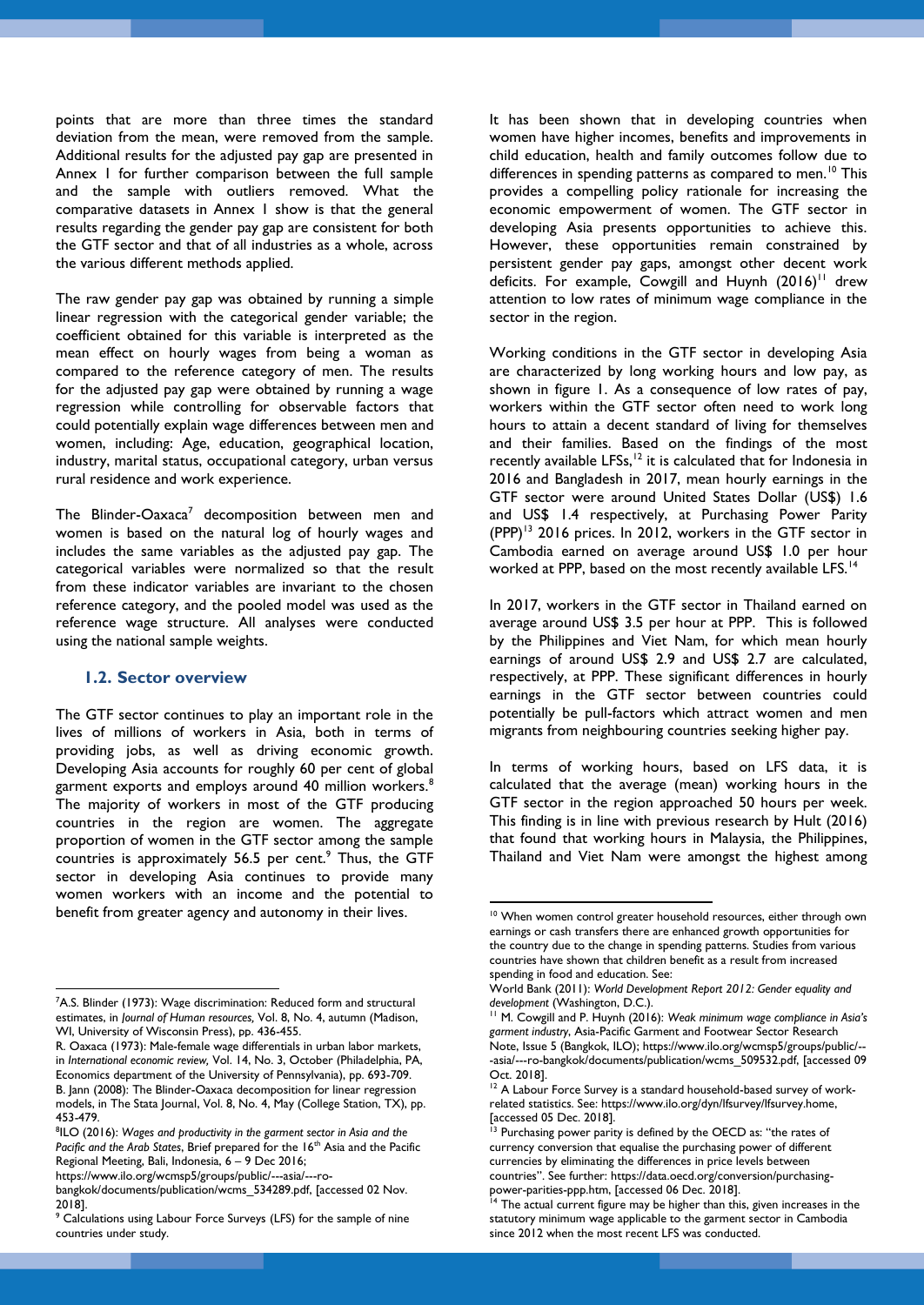garment producing countries worldwide, at approximately 2,300 hours per year.<sup>15</sup>

**Figure 1. Average hourly pay (at PPP) and hours worked in the GTF sector, all workers, selected years**



Note: Author's calculations from national labour force surveys. Average hours worked in main job within the GTF sector. Average hourly pay is converted to US\$ at PPP, 2016 for comparison, using Local Currency Units (LCU).<sup>16</sup>

Source: Estimates based on national labour force surveys (various years).

#### **2. Gender pay gap**

1

The average raw gender pay gap within the GTF sector among the nine countries in developing Asia analyzed is approximately 18.5 per cent. At the extremes, India and Pakistan have raw gender pay gaps of around 42.2 and 57.3 per cent, respectively (Figure 2, Panel A). Explaining these large gender pay gaps, Khan  $(2017)^{17}$  emphasizes that women in Pakistan face barriers in gaining access to jobs, including cultural stereotypes as well as a lack of access to education, childcare services, and safe public transport. Such deep-seated discriminatory attitudes contribute to over-representation of women in jobs characterized by poor working conditions, including low pay. At a subregional level, it is hypothesized that similar factors could also explain the high pay gaps found in Southern Asia as a whole, including the gender pay gap reported here for India. In contrast, countries in developing Asia that have the lowest raw gender pay gap in the GTF sector are Cambodia

<sup>15</sup> L. Hult (2016): *Working hours in the global garment industry*, Labour standards in global supply chains: A programme of action for Asia and the garment sector, Research Note, Jan. (Bangkok, ILO); [https://www.ilo.org/wcmsp5/groups/public/---asia/---ro-](https://www.ilo.org/wcmsp5/groups/public/---asia/---ro-bangkok/documents/publication/wcms_444449.pdf)

<sup>16</sup> The local currency units per international dollar, is a PPP conversion factor. Data for the LCU is obtained from UN Data for private consumption and can be found at the following address: [http://data.un.org/,](http://data.un.org/) [accessed 16 Nov. 2018].

and Indonesia, at 4.5 per cent and 6.8 per cent, respectively.

It is worth mentioning that studies such as that of Khan (2017) has found a gender pay gap in the garment sector of Pakistan of 33 per cent. This large difference with the results presented in this research note is likely due to the fact that their study – as many others – focus solely on ISIC code 14 which is representative of the garment sector only. If the same was to be done in this research note, by excluding the textile and footwear sectors, the result would be much lower and comparable at around 39.6 per cent.

## **Figure 2. Gender pay gap, latest year, raw and unadjusted (%)**

**Panel A. Garments, textiles and footwear sector only**







Note: Raw gap indicates the difference in estimated natural log of hourly earnings of employees (aged 15 years and above) while controlling for only sex, and adjusted gap controls for all independent variables including sex, age, marital status, education, experience, sub-national area, economic sector and occupation. A positive gap value indicates higher earnings for men relative to women. India figures are based on the natural log of estimated daily earnings.

Source: Estimates based on national Labour Force Surveys (various years).

[bangkok/documents/publication/wcms\\_444449.pdf,](https://www.ilo.org/wcmsp5/groups/public/---asia/---ro-bangkok/documents/publication/wcms_444449.pdf) [accessed 29 Nov. 2018].

 $17$  F. Khan (2017): Barriers to pay equality in Pakistan - The gender pay gap in the garment sector (Islamabad, ILO);

[https://www.ilo.org/wcmsp5/groups/public/---asia/---ro-bangkok/---ilo](https://www.ilo.org/wcmsp5/groups/public/---asia/---ro-bangkok/---ilo-islamabad/documents/publication/wcms_554791.pdf)[islamabad/documents/publication/wcms\\_554791.pdf,](https://www.ilo.org/wcmsp5/groups/public/---asia/---ro-bangkok/---ilo-islamabad/documents/publication/wcms_554791.pdf) [accessed 27 Nov. 2018].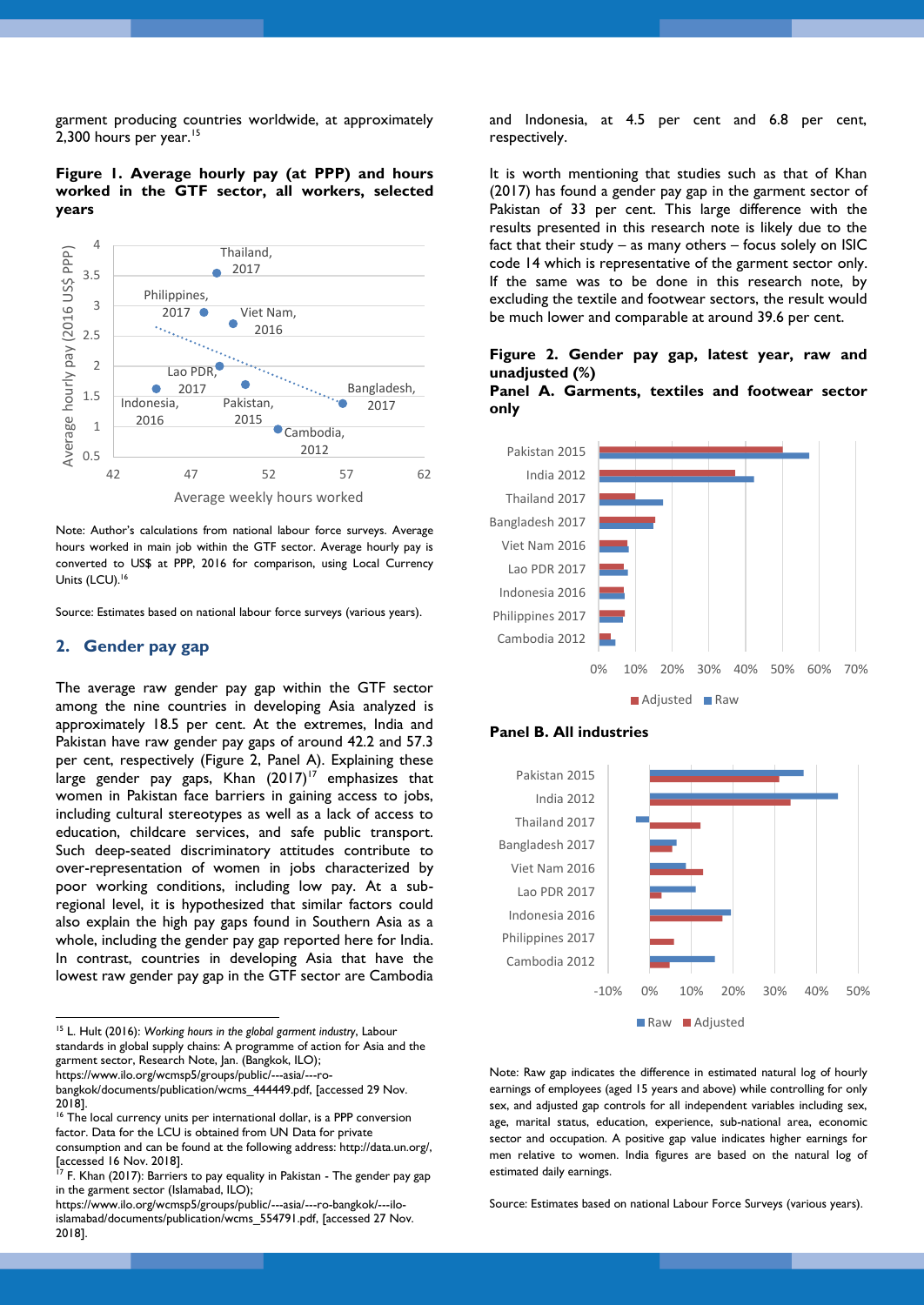The adjusted gender pay gap (which controls for individual observable characteristics such as education, experience, location, industry and occupation) is, in most cases, lower than the raw gender pay gap. This is to be expected given that such characteristics may partly explain the observed wage differences. However, when controlling for these observable characteristics, the adjusted pay gap remains high, especially in India and Pakistan. In the case of Pakistan, women's hourly wages in the GTF sector are still 50 per cent of those that men receive for equivalent work, even when adjusted for observable characteristics.

When comparing the results of the GTF sector to that of all industries as a whole, it can be seen that the mean raw and adjusted gender pay gaps for all industries is marginally lower than the GTF sector. This difference is largely due to the contributions of Thailand and the Philippines, where women were earning more than men in the aggregate (all industries), which can be seen by the negative raw pay gap in panel B of figure 2 for the two countries. However, when looking at the adjusted pay gap for all industries, we can see that Thailand and the Philippines now exhibit a positive gender pay gap. This is possibly due to trends in some industries where women are able to earn higher wages than men. Thus, when controlling for industry and occupational category in the adjusted wage regression, the benefit to women working in these specific sectors and occupations is removed to reveal the general pay gap trends among all industries. For example, when looking at the LFS data for Thailand in 2017, in occupational categories such as "Human health and social work activities", the mean hourly wage for men in the sample is 101 Thai Baht (THB) as compared to THB121 for women.

#### **3. Gender pay gaps over time**

Figure 3 shows the gender pay gap trends in the GTF sector in developing Asia. To assess trends, a consistent analysis and methodology (as described in section 2, above) was applied over two different time periods for each country, thus resulting in comparable results. The first period chosen is the same as that assessed by Huynh (2016), and the second time period chosen reflects that of the most recent available LFS as discussed in the previous section.

As shown in Panel A of figure 3, the raw gender pay gap for the sample countries has fallen by an average of approximately 2.8 percentage points between the two periods of time. All countries witnessed reductions to some degree except for that of India, which saw an increase in the gender pay gap of 3.9 percentage points over the two periods under review. The observed overall improvement in the raw pay gap in the GTF sector in the region was largely driven by the Philippines, Thailand and Viet Nam, which have all shown notable improvements of approximately 12.0, 3.4 and 7.1 percentage points respectively.

When looking at the trends of the adjusted gender pay gap, the average change observed is an increase of approximately 0.8 percentage points over the two periods. Countries such as Indonesia, Lao People's Democratic Republic and Pakistan were seen to be driving the mean result, with increases in the adjusted pay gap of 5.8, 5.0 and 4.7 percentage points respectively. The Philippines witnessed a reduction in the adjusted pay gap of around 9.3 percentage points over the two periods under review. This reduction is less than the decrease in the raw pay gap for the Philippines  $-$  of 12.0 per cent  $-$  and is possibly due to other observable characteristics in the adjusted wage regression which explains part of the raw gender pay gap such as experience, location or occupational category.

## **Figure 3. Gender pay gaps in the GTF sector, raw and adjusted, earlier and later year Panel A. Raw pay gap**



Based on data available in 2016

Based on data available in 2018

#### **Panel B. Adjusted pay gap**



Based on data available in 2018

**Note**: Raw gap indicates the difference in estimated natural log of hourly earnings of employees (aged 15 and above) while controlling for only sex, and adjusted gap controls for all independent variables including sex, age, marital status, education, experience, sub-national area, economic sector and occupation. A positive value indicates higher earnings for men relative to women. India figures are based on the natural log of estimated daily earnings.

**Source**: Estimates based on national Labour Force Surveys (various years).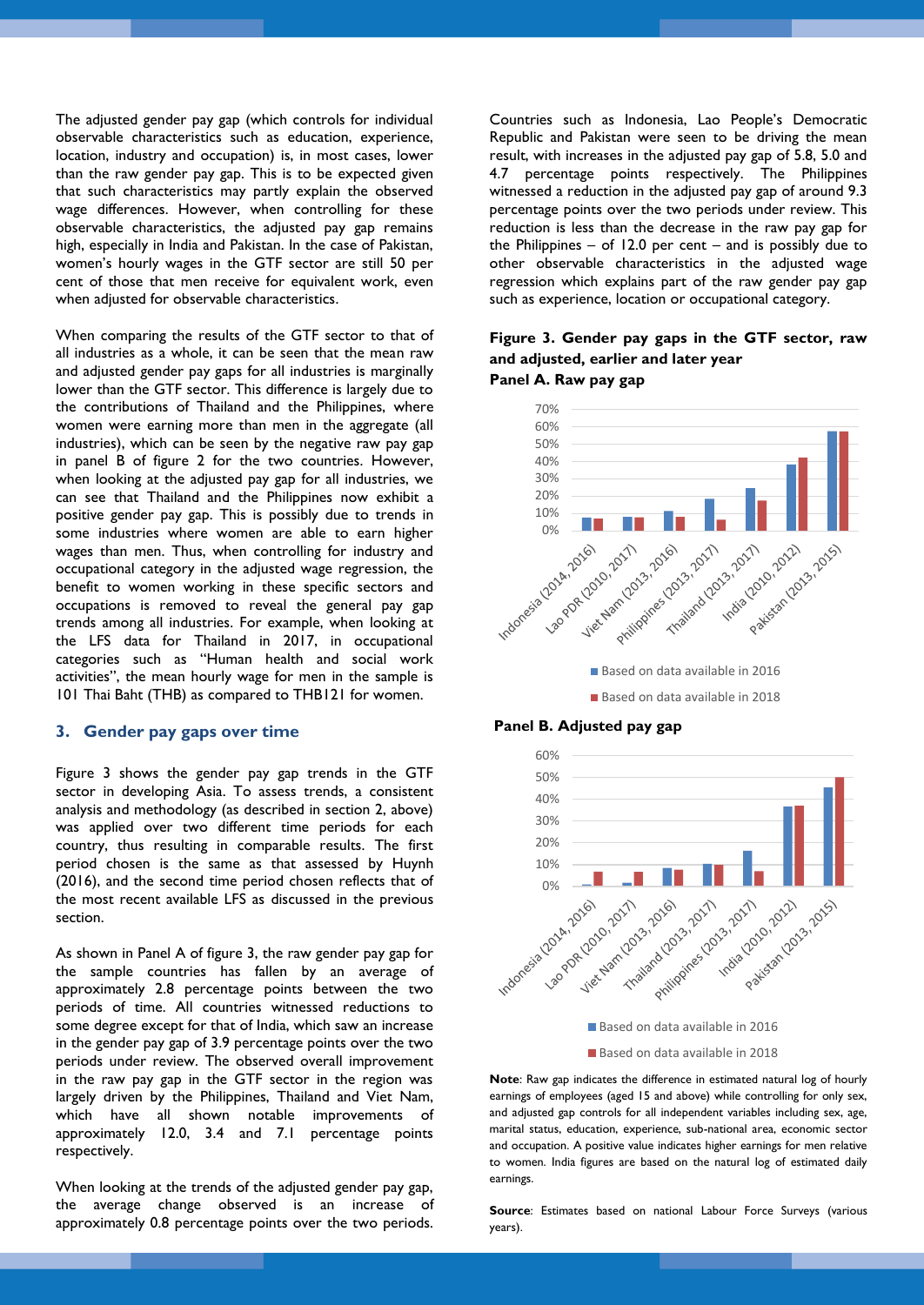#### **4. Decomposition results**

Figure 4 displays the Blinder-Oaxaca decomposition results for all countries in the sample. The observed difference in the natural log of hourly wages is separated into two components: An explained component, which is the portion of the pay gap that can be explained due to differences in relative endowments – otherwise known as the observable characteristics as detailed in the methodology section – and an unexplained component that cannot be explained by these endowments. The unexplained component is attributed to unobserved group differences, which is generally referred to in gender pay gap literature as the discrimination component.<sup>7</sup> At the same time, it is acknowledged that limitations arising from the survey data that constitute the primary source for this analysis do not allow us to account for unobserved variables such as motivation, skills, or time away from the labour market, which could potentially be included in this unexplained component.

As can be seen from figure 4, in most countries, the unexplained component of the pay gap is significant, indicating a substantial discrimination component to the gender pay gap across the GTF sector for all countries in the sample. The result from the Blinder-Oaxaca decomposition is an average gender pay gap of around 18.5 per cent in the GTF sector across the sample countries. The mean unexplained component is around 14.5 per cent, while the mean explained proportion is around only 4.0 per cent. In other words, the majority of the pay gap for most countries is due to unobserved group differences that may be attributed to gender wage discrimination.

In Pakistan, of the 57.3 per cent pay gap measured in the GTF sector, around 50.1 per cent is due to unexplained factors while only 7.2 per cent is attributable to differences in observable endowments. In Viet Nam, only approximately 1.0 per cent of the measured gap of around 8.2 per cent is attributable to difference in observable characteristics.

In the case of the Philippines, interestingly, there is a small negative explained component to the gender pay gap (approximately 0.5 per cent), implying that endowments for women are on average better than men. This should lead us to expect that, overall, wages for women would be higher than those for men. However, this is not the case: Women in the GTF sector in the Philippines are paid around 6.5 per cent less than men, on average (see figure 3). This implies that even when women attain similar or better endowments than men with respect to characteristics such as education or work experience, they still receive lower wages for work of equal value due to gender-based discrimination.

**Figure 4: Blinder-Oaxaca decomposition results of gender pay gap, GTF sector, latest years**



Note: Results of Blinder-Oaxaca decomposition by sex on the natural log of hourly earnings, except India (natural log of daily earnings) for the garment, textile and footwear industry. Standardized categorical variables, pooled model used as the reference wage structure.

Source: Estimates based on national Labour Force Surveys (various years).

#### **5. Trends in the gender pay gap composition**

As shown in section 4, the Blinder-Oaxaca decomposition separates the observed gender pay gap into an explained and unexplained component. Another way of looking at the unexplained component is in terms of differences in relative returns to observable characteristics, such as different returns on similar educational attainments for women and men.

What is particularly interesting to consider, however, are the *trends* in the composition of the pay gap: Are observable endowments such as education increasingly or decreasingly able to be explain the measured pay gap, compared with earlier time periods? Are we moving towards a more equitable pay structure where differences in wages earned by women and men are explainable by differences in observable endowments, or is the trend moving towards a wage structure that is increasingly based on unobservable group differences that may imply increasing gender pay discrimination?

When looking into these questions, we find that, while there has been a marginal decrease in some countries in the sample with respect to overall gender pay gaps, the composition of the pay gap has indeed changed. In particular, for most countries in the sample, the unexplained component has become more predominant. This implies that unobserved factors that may be attributed to gender-based discrimination are playing an increasingly stronger role in contributing to persistent gender pay gaps in the GTF sector in developing Asia.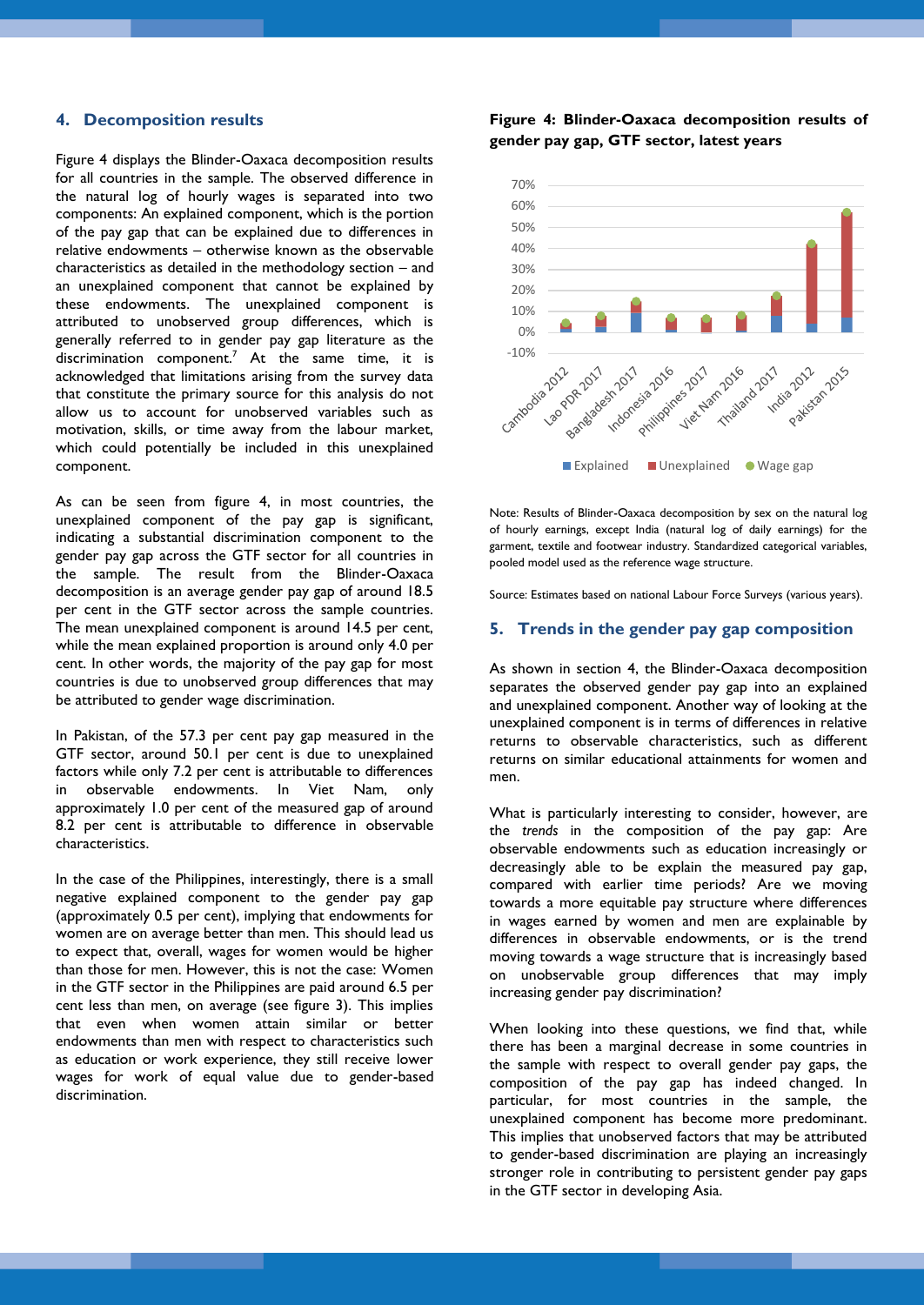In the case of Thailand, a substantial portion of the observed gender pay gap can be explained by differences in relative endowments. However, we can see a trend that the proportion of the pay gap that can be explained by endowments has declined from around 58.2 per cent in 2013 to around 45.7 per cent in 2017. This implies that there is a decreasing trend in the composition of the pay gap – even though a substantial portion can still be explained by observable characteristics in Thailand – in which it increasingly could be due to gender based discrimination.

Panel A of figure 5 shows that the explained proportion of the gender pay gap  $-$  that which can be explained by relative endowments – is quite low for both Pakistan and Viet Nam, and that nearly all countries have declining trends. For Cambodia, due to limitations in available data, it was not possible to assess trends in the composition of that country's gender pay gap. What can be said on the basis of the data that are available for Cambodia is that only around 38.2 per cent of the observed pay gap can be explained by relative endowments. The remainder of the gap, according to the data that are available, may be attributable to gender wage discrimination.

With regards to India, the explained component of the gender pay gap marginally increased by around 1.8 per cent during the period between 2010 and 2012, the most recent years for which data are available. However, some 89.8 per cent of the gender pay gap in India in 2012 remained unexplained by observable characteristics alone, implying that the observed gender pay gap at that time was almost entirely due to non-observable characteristics. This may imply significant gender based discrimination in wages in India's GTF sector.

Within Indonesia in 2014, gender pay gaps were largely explicable in terms of differential endowments, which accounted for around 88.3 per cent of the gap. However, when looking at the latest available data, we can see that the persisting gender pay gap in Indonesia is now mostly due to unobservable group differences (around 18.1 per cent).

In the case of Lao People's Democratic Republic in 2010, where the explained component of the gender pay gap was greater than 100 per cent (126.6 per cent), this indicated that the gender pay gap was mostly due to differences in relative endowments, and that there should perhaps have been a larger overall gender pay gap in the GTF sector than was actually observed in the data. However, the data for 2017 reveal that there has been a declining trend: Observable endowments are less-and-less able to explain the observed pay gaps in Lao People's Democratic Republic, accounting for only around 35.0 per cent of the overall gap by 2017, as seen in Panel A.

There is a trend in almost all countries in the sample that the persisting pay gaps in the GTF sector are less-and-less explicable in terms of observable productive characteristics, and more-and-more attributable to unobserved factors that may include gender-based wage discrimination. The notable

exception here is Bangladesh, where observed characteristics are able to explain approximately 63.0 per cent of the observed gender pay gap – the largest proportion out of any country in the sample. In this context, policies that focus on improving endowments for women in Bangladesh could potentially be effective in tackling a large proportion of the observed pay gap. This could include, for example, increasing targeted investments in education for women and girls.

## **Figure 5. Composition trends in the gender pay gap, GTF sector, earlier and later years Panel A**



**Panel B**



**explained** unexplained

Note: Results are from the Blinder-Oaxaca decomposition, displaying the composition of the pay gap for the GTF sector – this being the proportion of the explained or unexplained part as a proportion of the total measured pay gap.

Source: Estimates based on national labour force surveys (various years).

By contrast, in the case of Pakistan, where relative observable endowments do not account for the majority of the observed gender pay gap, policies that aim to address imbalances in endowments may be beneficially complemented by policies that are aimed at ensuring that women are not excluded from higher-paying occupations because of their gender and by tackling discriminatory attitudes in the world of work – those that result in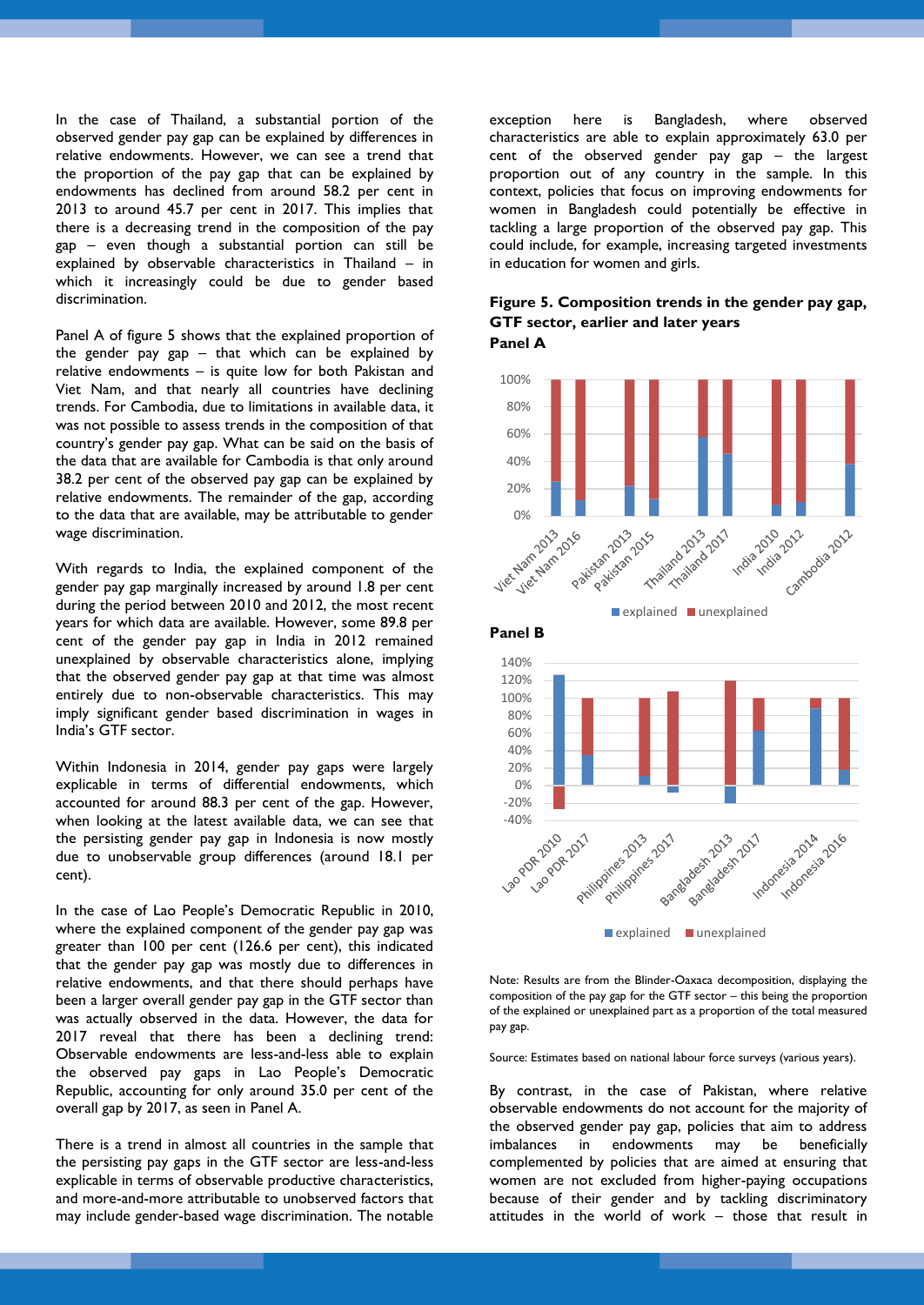persistent "glass ceilings" and "sticky floors".<sup>18</sup> Effective policy responses in this context could include those that seek to address an over-representation of women in parttime work and unpaid home and childcare responsibilities outside of the workforce (see further, broader discussion on implications for policy responses, in the Conclusion, below). For example, the incidence of part-time employment – defined as an individual who works less than 35 hours per week – for Pakistan in 2016 was 13.7 per cent among the working population. There exists a differential of more than 30 percentage points in the incidence rate between the sexes (6.4 per cent for men and 37.7 per cent for women).<sup>19</sup>

In summary, wage differentials in the GTF sector in developing Asia remain predominantly composed of unexplained factors that may indicate gender-based discrimination. This result is in line with the findings from the latest ILO Global Wage Report, which likewise found that, globally, much of the gender pay gap could not be explained by observable characteristics.<sup>2</sup>

#### **6. Gender gaps in workers earning low pay**

Gender gaps also exist in terms of the rate of workers that receive low pay in the GTF sector in developing Asia. Overwhelmingly, whether looking at the GTF sector alone, or across all industries as a whole, the majority of workers that receive low pay in developing Asia are women.<sup>21</sup> Unsurprisingly, the countries with the largest proportion of women working in the GTF sector earning low pay are the same countries that have the largest gender pay gaps, these being Pakistan and India, where more than 50 per cent of women workers are classified as low pay earners.

Panel B of figure 6 shows rates of low pay work for all industries for the countries under study. Here we can see that, in general, the overall share of low pay workers is higher for all industries as a whole when compared with the GTF sector alone: The mean low pay rate for all industries (22.5 per cent) is 8.2 percentage points higher than that of the GTF sector (14.3 per cent). This finding suggests that there are other sectors in which the incidence of low pay work is more prevalent than that of the GTF sector. This result is similar when looking at the average (mean) prevalence of low pay work for women workers in particular. In this case, the difference is 9.1 percentage points. India for example, it was found that 60.4 per cent of women workers in all industries categorized as low pay

earners, while the share for women workers in the GTF sector was 50.6 per cent.

For Thailand, the share of low pay work for all industries was nearly equivalent for men and women at around 13.1 per cent, whereas in the GTF sector in Thailand there were larger differences, a larger proportion of women than men were low pay earners – 14.7 per cent for women as compared to 1.7 per cent for men. In Indonesia, approximately 22.5 per cent of women workers in the GTF sector earned low pay, while a high rate in-and-of-itself, this is nevertheless a substantially lower incidence of low pay than the 38.9 per cent found for women workers in all industries.

## **Figure 6: Share of low pay workers, by sex, latest years**









Note: Low pay is defined as less than two thirds of median hourly earnings. Except for the case of India, which uses daily earnings due to data limitations.

Source: Estimates based on national labour force surveys (various years).

Finally, in Bangladesh, the proportion of women workers in the GTF sector that earned low pay was 8.6 per cent, significantly lower than the incidence rate of 15.9 per cent for women among all industries.

<sup>1</sup> <sup>18</sup> The European Institute for Gender Equality defines a 'sticky floor' as discriminant employment patterns which aims to keep women in the lower ranks of the job scale. The 'glass ceiling' is termed as invisible barriers which prevent women from accessing top decision-making and managerial positions.

<sup>&</sup>lt;sup>19</sup> Source: ILOSTAT, Incidence of part-time employment by sex -Common definition (%), [accessed 04 Dec. 2018].

<sup>20</sup> ILO (2018): *Global Wage Report 2018/2019 – What lies behind gender pay*  gaps (Geneva).

The international definition of "low pay" is defined as an individual who earns less than two thirds of median hourly earnings within the country. More information can be found on Eurostat, See further:

[https://ec.europa.eu/eurostat/statistics-](https://ec.europa.eu/eurostat/statistics-explained/index.php/Earnings_statistics#Low-wage_earners)

[explained/index.php/Earnings\\_statistics#Low-wage\\_earners,](https://ec.europa.eu/eurostat/statistics-explained/index.php/Earnings_statistics#Low-wage_earners) [accessed 03 Dec. 2018].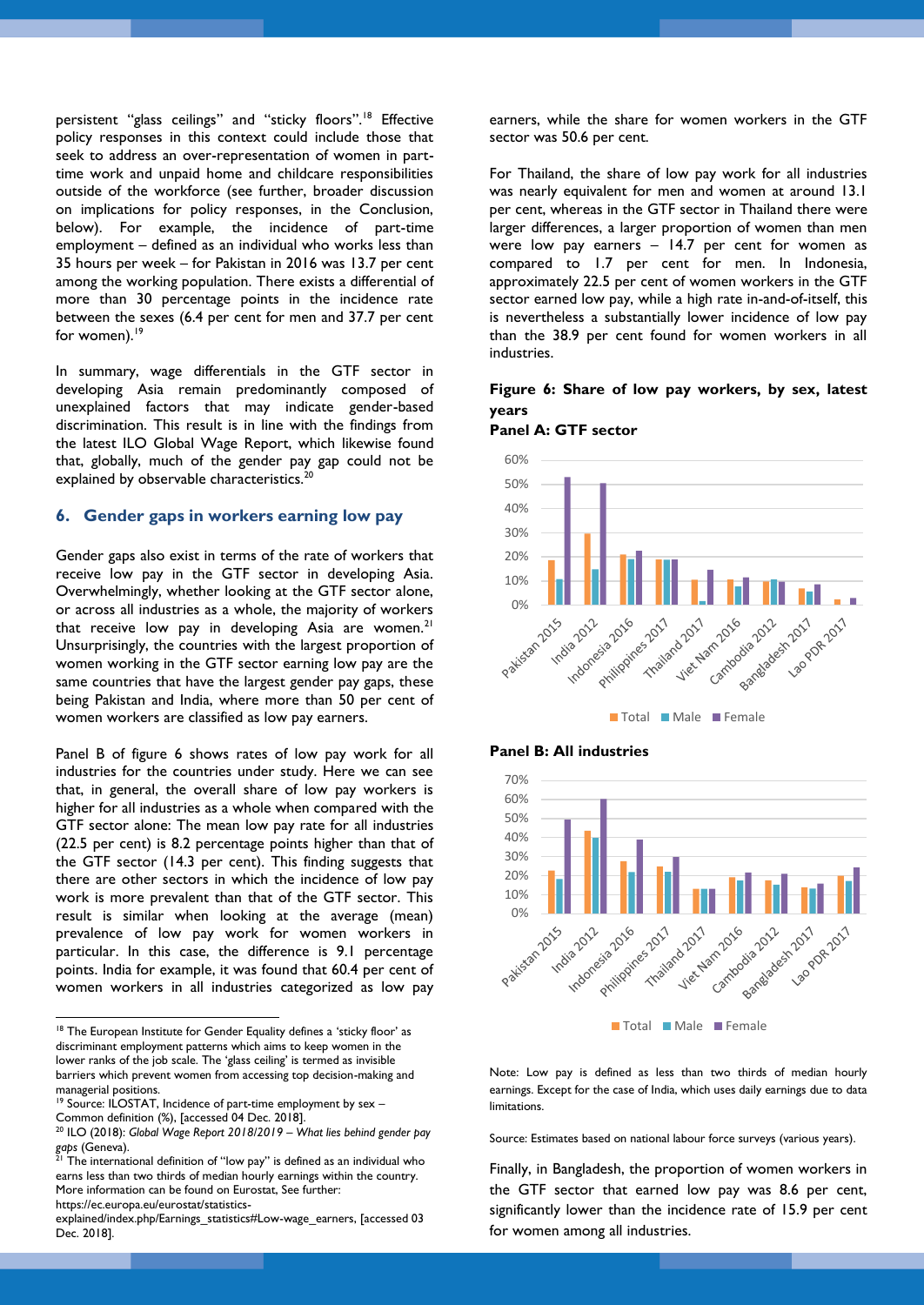## **7. Conclusion**

This research note has aimed to contribute to a broader understanding of the most recent gender pay gap trends within the GTF sector in countries within developing Asia for which relevant comparable data are available. Gender pay gaps, including gaps not explained by observable differences (i.e. those that may be explained by genderbased wage discrimination), persist in the GTF sector in developing Asia. Particularly large gender pay gaps persist in the sector in the South Asia sub-region.

The persisting gender wages gaps in the GTF sector compound challenges associated with overall low wages in the sector, which in turn are a driver of long working hours for many women workers seeking to secure a decent standard of living for themselves and their families. Moreover, the overall higher shares of women than men in low pay work in the GTF sector in developing Asia are clearly visible from the most recent data. However, it is notable that in the countries studied, the incidence of low pay work among women in the GTF sector is lower than the incidence rate of low pay work for all industries considered as a whole. This implies that there are other industries where the prevalence of low pay is of even greater concern.

Many factors could aid future research not only within the GTF sector in Asia, but also in a broader global perspective, such as the availability of regularly collected and up-to-date LFS data which will be necessary to guide effective policy responses to the issue of persisting gender pay gaps. New Labour Force Surveys in Cambodia and India would be especially welcome in this regard.

The priority of closing gender gaps in opportunity and treatment at work between men and women was a key element of the Bali Declaration adopted by ILO constituents at the 16th Asia and the Pacific Regional Meeting in 2016.<sup>22</sup> The Bali Declaration addresses the major regional challenges hindering sustainable and inclusive growth by providing goals and policy recommendations to regional policy makers. With regards to closing gender gaps, the Bali Declaration specifies that specific actions are to be taken to: Break down barriers to women's labour force participation; promote equal pay for work of equal value; extend maternity protection measures; and enable women and men to balance work and care responsibilities.

Strengthening mechanisms of collective bargaining could play a role in promoting equal pay in the GTF sector. Programmes such as Better Work, which has an important presence in several of these countries (Bangladesh, Cambodia, Viet Nam as well as Indonesia), offer another effective means of building national capacity toward improvements in working conditions in the garment industry, including enforcement of fair wages for both men and women. This research note confirms that even in the

1

GTF sector, which has opened up so many opportunities for women to earn an income outside of the home in the region, gender pay gaps persist, including significant gaps that are not explained by observable characteristics and that may therefore be attributable to gender-based discrimination. Stepping up action towards equality of pay in the GTF sector in Asia would thus be a good place to focus policy attention if garment producing countries in the region are to make progress towards achieving SDG 8, and especially its target 8.5 on equal pay for equal work for all women and men.

<sup>&</sup>lt;sup>22</sup> ILO (2017): Bali Declaration Policy Brief No. 1, Bangkok;

[https://www.ilo.org/wcmsp5/groups/public/---asia/---ro-](https://www.ilo.org/wcmsp5/groups/public/---asia/---ro-bangkok/documents/briefingnote/wcms_613497.pdf)

[bangkok/documents/briefingnote/wcms\\_613497.pdf,](https://www.ilo.org/wcmsp5/groups/public/---asia/---ro-bangkok/documents/briefingnote/wcms_613497.pdf) [accessed 23 Nov. 2018].